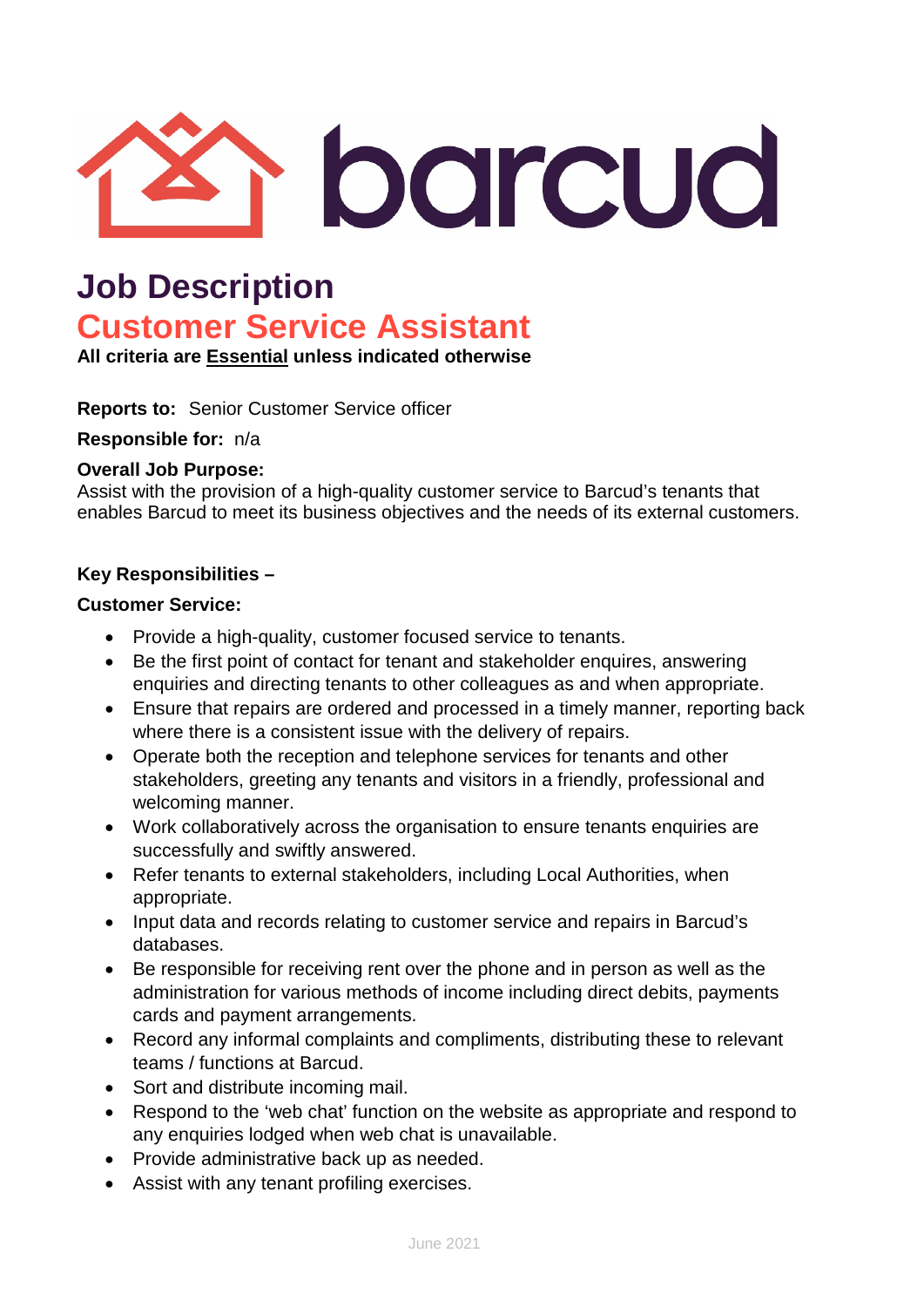- Assist with any other customer service matters.
- Deputise for the Senior Customer Services Officer when required.

### **People:**

- Promote a high-performance culture that drives continuous improvement and efficiencies.
- Communicating the priorities, plans, vision and objectives of the Association to ensure effective delivery to the agreed service standards and targets.

### **Corporate**

- Promote, develop and manage effective partnerships with internal and external stakeholders to achieve continuous improvement in the provision of services.
- Promote Health and Wellbeing initiatives throughout the organisation.
- Provide excellent customer service to all internal and external customers.
- Work within the Association's equality, diversity and inclusion policies at all times and in all aspects of service delivery and employment.
- Ensure that the Association and its employees comply with all legal, statutory and regulatory requirements along with best practice.
- In all aspects of the Association's work, to promote effective communications, excellence in customer service, and a focus on continuous improvement.
- Carry out such other duties and responsibilities as may reasonably be requested.

*This job description is not intended to be an exhaustive list and in view of changing demands, legislation, and regulations, the duties may be reviewed and revised as deemed reasonable and appropriate.*